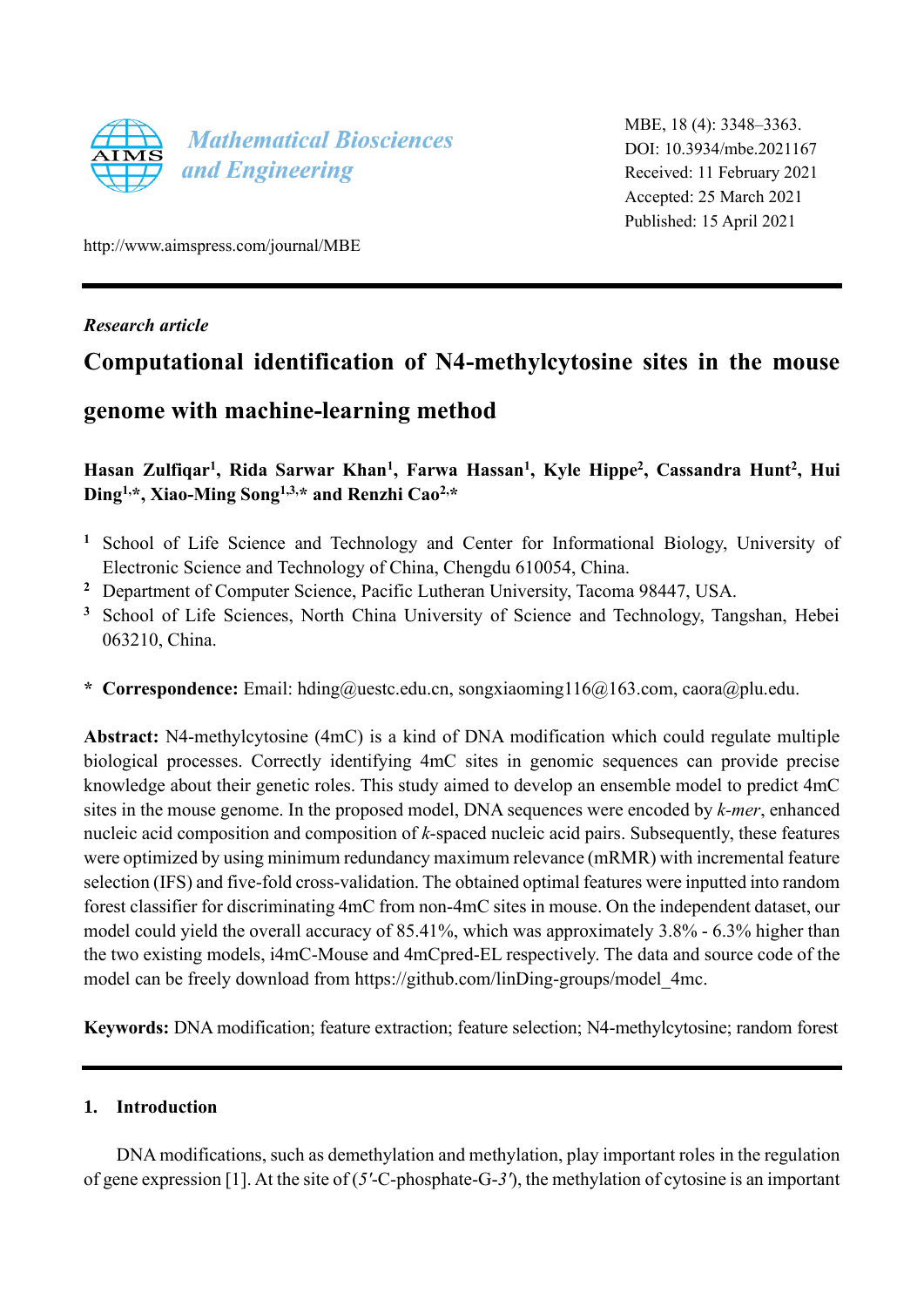epigenetic trait, which is closely related to cell proliferation and chromosomal stability protection [2,3]. 5-methylcytosine (5mC), 4-methylcytosine (4mC), and 3-methylcytosine are the most common methylations of cytosine in eukaryotic and prokaryotic genomes [4,5]. 5mC is the common kind of methylation of cytosine and, relates to many cancerous and neural diseases [6,7]. 4mC is also an effective modification that guards its own genetic information from deterioration through restriction enzymes [8–10]. Accurate recognition of 4mC could provide key clues for understanding its regulation roles. Currently, several experimental methodologies, including mass spectrometry, reduced-representation bisulfite sequencing, and single-molecule real-time sequencing, have been developed to identify 4mC sites [11–13]. Although these methodologies are helpful in the identification of 4mC sites, they are highly expensive when implemented on extensively large sequencing data. Thus, a bioinformatics tool to identify 4mC sites is urgently needed. At present, some computational methods have been presented to identify 4mC sites. In 2017, an innovative prediction model based on the confirmed 4mC dataset was constructed to predict 4mC sites in several species [14]. Afterwards, an iterative feature representative algorithm was designed based on the benchmark dataset of Chen et al. [15], which helped to learn and train the features from numerous progressive models to predict 4mC sites. iEC4mC-SVM [16] was developed to predict the 4mC in the Escherichia coli by using light gradient boosting machine feature selection technology. DNA4mc-LIP [17], a linear integration tool, was developed by combining existing prediction methods to identify 4-methyl cytosine sites in multiple species. Then, Meta-4mCpred [18] was developed to predict 4mC sites in the genomes of six species. However, to date, only two predictors, i4mC-Mouse and 4mCpred-EL are available for recognizing 4mC sites in mice [19,20]. These two methods employed various features and machine learning algorithms on the sequence data of mice derived from the Meth-SMRT database [21]. Although both i4mC-Mouse and 4mCpred-EL can produce good outcomes, there is still room for further improvement by extracting more feature information.



**Figure 1.** The workflow of the prediction of 4mC sites in mouse genome.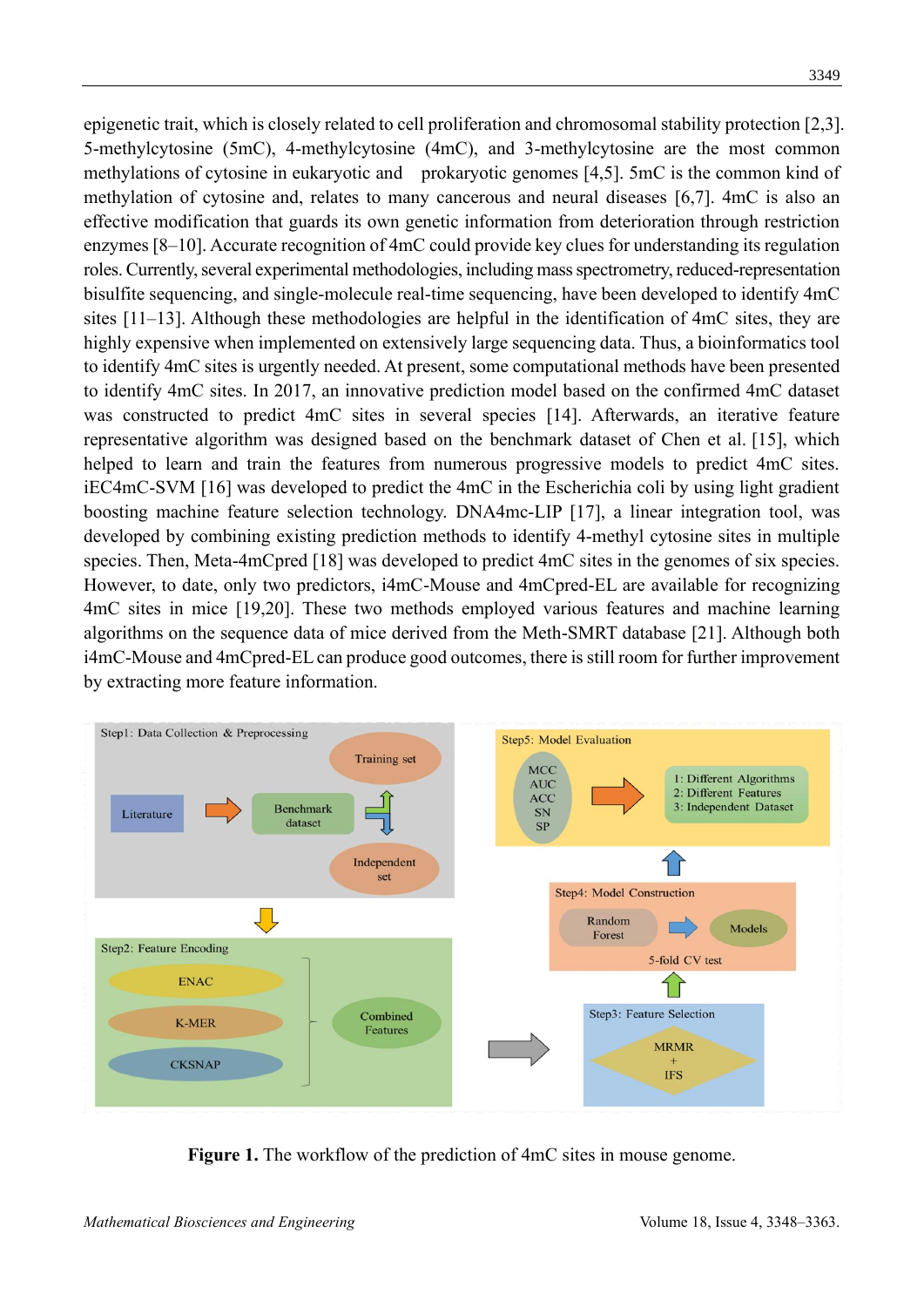To address the aforementioned issues, an ensemble model was established to predict 4mC sites in mice. Figure 1 shows the workflow of the proposed model. First, three types of feature descriptors, k-mer, enhanced nucleic acid composition and composition of k-spaced nucleic acid pairs, were used as features to input into a random forest classifier [22] for identifying 4mC sites. After this, the mRMR [23] with IFS [24,25] technique was utilized to get optimal feature vectors. Finally, the best model was examined on an independent dataset. The outcomes on independent-samples indicated that the proposed model outpaced the two existed predictors, i4mC-Mouse and 4mCpred-EL.

### **2. Materials and methods**

A reliable and accurate dataset is necessary to establish a prediction model. Therefore, we obtained the benchmark dataset from Hasan et al. work [20], and Manavalan et. al. [19]. In their study, they excluded similar sequences using 70% as cutoff of sequence identity [26]. After this elimination procedure, they finally obtained the benchmark dataset of 906 positive and 906 negative sequences with length of 41bp. Subsequently, the benchmark data were separated into 80% training data and 20% independent data to objectively estimate the efficiencies and performances of predictors, as shown in Table 1.

| Attribute | <b>Training Data</b> | Independent Data | Total |
|-----------|----------------------|------------------|-------|
| Positive  | 746.                 | 160              | 906   |
| Negative  | 746                  | 160              | 906   |
| Total     | 1492                 | 320              | 1812  |

**Table 1.** The distribution of sample numbers in benchmark dataset.

### *2.1. Feature descriptors*

Selecting the feature-encodings that are instructive and autonomous is an important stage in creating machine learning based models, such as BioSeq-Analysis2.0 [27], IDP-Seq2Seq [28], ACPred [29], iBitter-SCM [30], iTTCA-Hybrid [31], Meta-iAVP [32], PseKRAAC [33], iBLP [34] and so on [35,36]. Expressing the DNA sequences with a mathematical manifestation is very important in functional element identification. Zhang et al. obtained optimal nonamer composition to represent the sequences of mRNA [37]. Dao et al. used three types of feature encodings physiochemical properties, binary encodings and nucleotide chemical properties [38]. Yang et al. identify recombination site based on k-mer composition [39]. Dou et al. used k-mer nucleotide composition, nucleotide chemical properties and pseudo dinucleotide composition to identify RNA modification site [40]. Wei et al. identified circRNA-disease associations based on matrix factorization [41]. Zheng et al. developed reduced amino acid clusters [42]. Lv et al. applied k-tuple nucleotide frequency component, nucleotide pair spectrum encoding and natural vector in 3D genome [43]. Here, three types of feature-encoding approaches were presented to describe the DNA sequences.

### *2.1.1. k-mer nucleotide compositions (k-mer NC)*

*k-mer* NC can reflect short-range nucleotide interaction of sequences [44–46]. The (*N-k+*1) nucleotide residues can be obtained via a sliding window method by setting the window size of *k bp*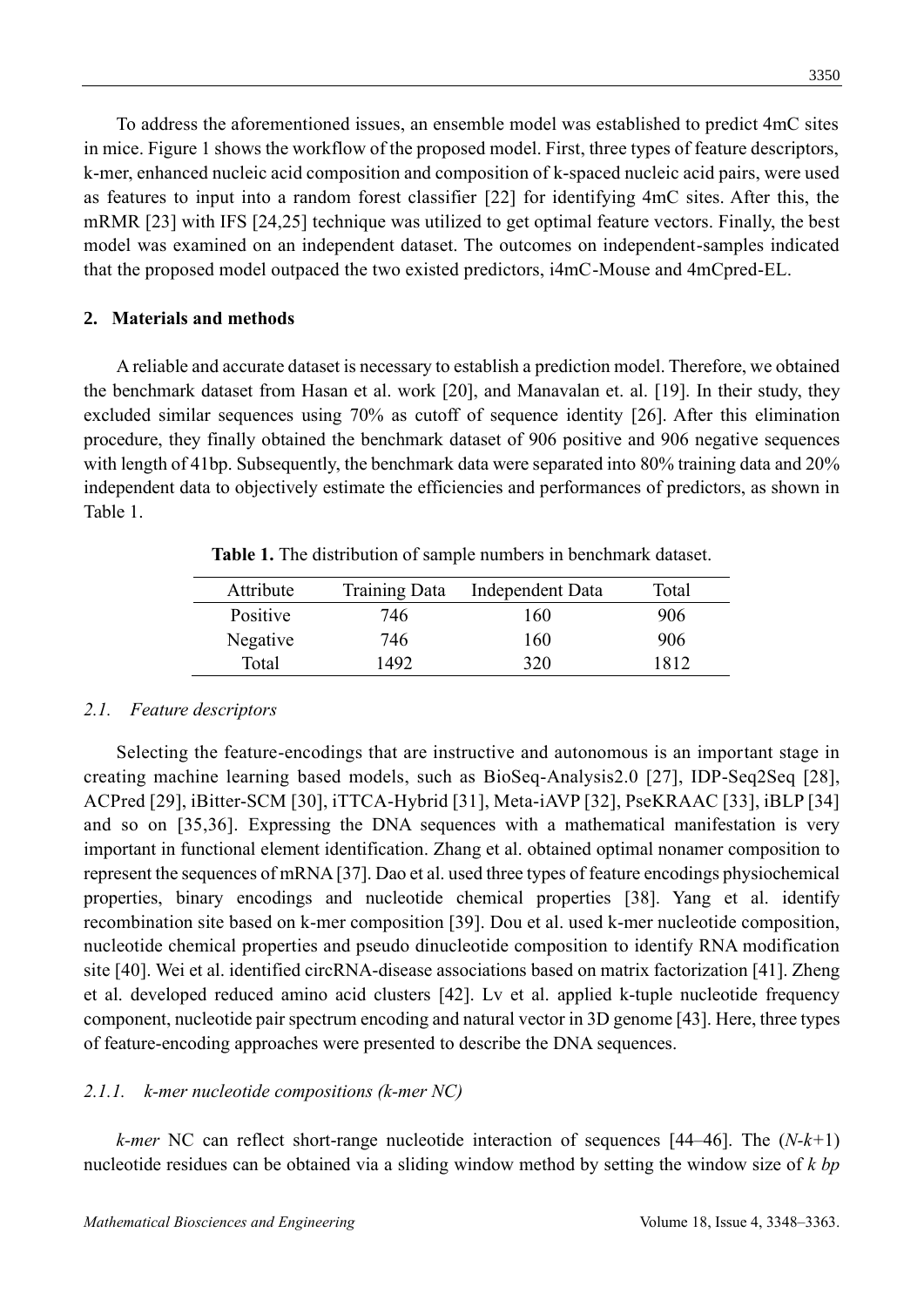with step size of 1 *bp* to examine a sequence with *N bp*. An arbitrary sample *M* with the sequence length of *N* (here *N* is 41bp) can be characterized as

$$
M = R_1 R_2 R_3 \dots R_i \dots R_{(N-1)} R_N \tag{1}
$$

where  $R_i$  signifies the nucleotide  $(A, T, C, and G)$  at the *i*-th position. The sequences can be transformed into the 4*<sup>k</sup>* -D vector using *k-mer* nucleotide composition as follows

$$
M_k = [f_1^{k-tuple} f_2^{k-tuple} \dots f_i^{k-tuple} \dots f_{4^k}^{k-tuple}]^T
$$
 (2)

where *T* denotes the transposition of the vector, and  $f_1^{k-tuple}$  symbolizes the occurrence of the *i*-th *k-mer* nucleotide composition in the sequence. When *k* =1, a DNA sample can be deciphered into a 4-D vector  $M_l = [f(A), f(G), f(C), f(T)]^T$ . When  $k = 2$ , the DNA sample can be described by a 16-dimension vector. In this study, the value of *k* was set as (1, 2, … 6)*.* Therefore, a sequence sample can be transformed into a 5460  $(4^1 + 4^2 + 4^3 + 4^4 + 4^5 + 4^6)$  dimension vectors formulated as follows

$$
M = M_1 \cup M_2 \cup M_3 \cup M_4 \cup M_5 \cup M_6 \tag{3}
$$

#### *2.1.2. Enhanced nucleic acid composition (ENAC)*

The ENAC calculates the nucleic acid composition based on the sequence window. It can be used to formulate the sequence with equal length. The enhanced nucleic acid composition can be calculated as

$$
Q = \left[\frac{N_{A,win1}}{k}, \frac{N_{G,win1}}{k}, \frac{N_{C,win1}}{k}, \frac{N_{T,win1}}{k}, \frac{N_{A,win2}}{k}, \dots, \frac{N_{G,winL-k+1}}{k}, \frac{N_{T,winL-k+1}}{k}\right]
$$
(4)

In Equation (4), *k* characterizes the size of the sliding window, *NA,win* denotes the number of nucleotide A in the sliding window  $p, T \in [G, C, A, T]$ , and  $(p = 1, 2, ..., L-k+1)$ . In this study, the sliding window was set to 5. Then the feature dimension is 148.

#### *2.1.3. Composition of k-spaced nucleic acid pairs (CKSNAP)*

The CKSNAP embodies the incidence of nucleotide pairs disconnected by any  $k$  nucleotide ( $k = 0$ , 1, 2, 3, 4 5). The composition of *k*-spaced nucleic acid pairs feature comprises 16 nucleotide pairs [AA, AG, ... TG, TT]. By taking *k* = 1 as an instance, composition of *k*-spaced nucleic acid pairs can be specified as follows:

$$
Q = \left[\frac{N_{A*A}}{N_{Total}}, \frac{N_{A*G}}{N_{Total}}, \dots, \frac{N_{T*G}}{N_{Total}}, \frac{N_{T*T}}{N_{Total}}\right]_{16} \tag{5}
$$

where \* signifies (A, G, C, and T),  $N_Y^*$  *z* signifies the number of nucleotides Y\*Z pairs in the sequence, and *NTotal* embodies the total number of single-spaced nucleotide pairs in the sequence. If the nucleic acid pair AA appears *j* times in the nucleotide sequence, the composition of the nucleic acid pair AA can be equal to *j* divided by the total number of 0-spaced nucleic acid pairs *NTotal* in the nucleotide sequence. For  $k = 0, 1, 2, 3, 4$  and 5, the value of  $N_{Total}$  is  $P-1$ ,  $P-2$ ,  $P-3$ ,  $P-4$ ,  $P-5$  and  $P-$ 6 for a nucleotide sequence of length P, respectively. In this study,  $k = 2$  and the dimension of the composition of *k*-spaced nucleic acid pairs feature was 48.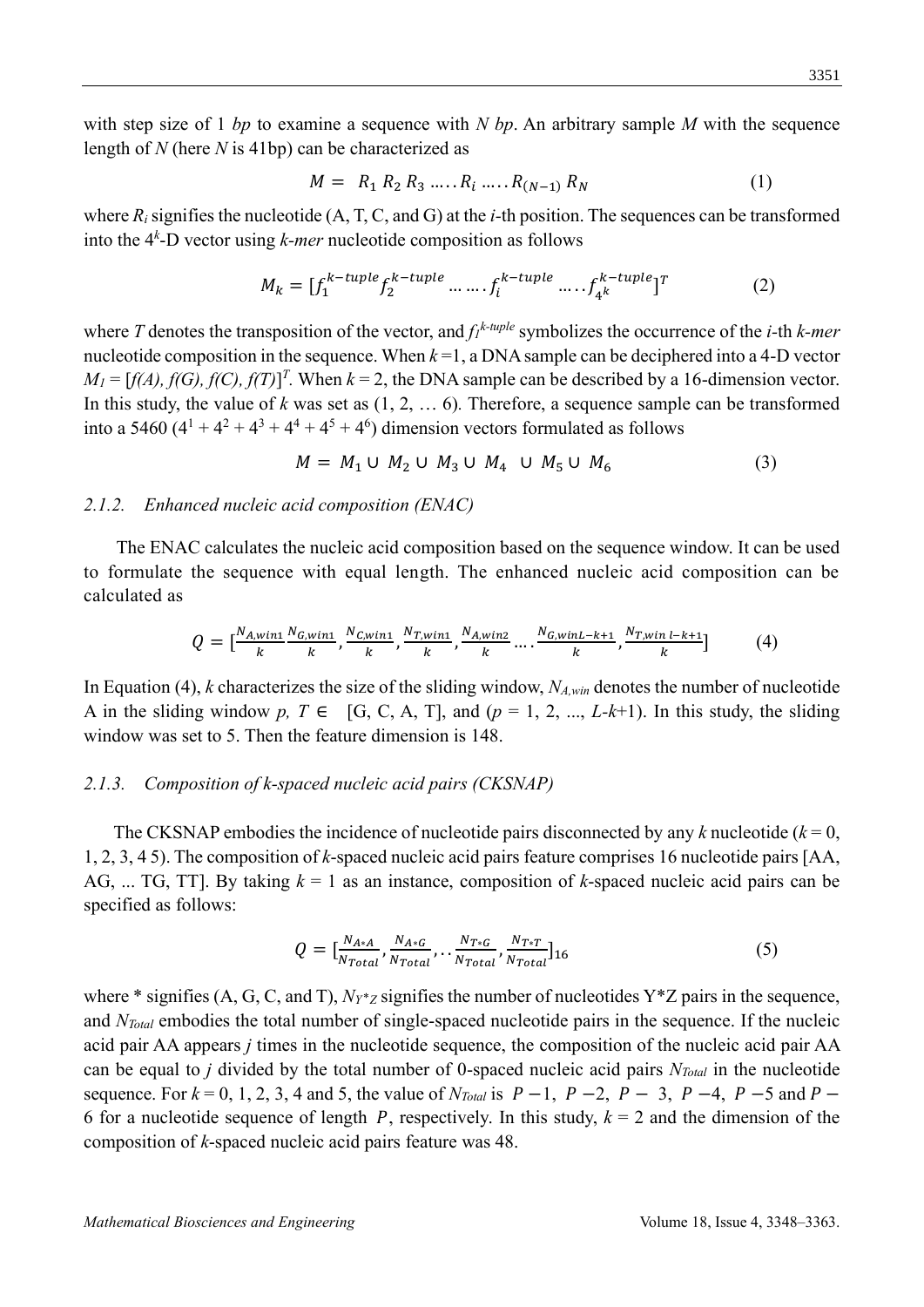#### *2.1.4. Feature selection with mRMR and IFS*

The insertion of noisy features might result in the unsatisfactory performance of a model. Dao et al. proposed a two-step feature selection strategy to exclude noise [47]. Feng et al. used a mRMR technique to reduced noise [48]. Shao et al. performed three ranking algorithms to exclude irrelevant features [49]. Cheng et al. used MetaMap to reduced noisy features [50]. Other computational works did the similar works [51–53]. Therefore, the selection of features is an obligatory phase to remove the less important features and increase the productivity of a model [54]. Many feature selection and ranking techniques are available, such as f-score , mRMR [23], MRMD [55], chi-square [56]. In this study, mRMR with IFS [24,57] was applied to obtain the optimal feature subset. mRMR is a filterbased selection technique [58] to achieve an optimal model. Compactness functions are described as *y* and *z*, and *P (y)* and *P (z)* are the two corresponding probabilities. *P (y, z)* is the possibility of compactness, and the common information between the two functions can be demarcated as

$$
I(y; z) = \iint P(y, z) \log \frac{P(y, z)}{P(y)P(z)} dy dz \tag{6}
$$

In shared information, searching a subset S with m optimum features helps to determine the feature transmission, which majorly depends on the target *{y}* class *q*.

$$
\max d(S, q), d = \frac{1}{|S|} \sum_{y_i \in S} I(y_i, q) \qquad (i = 1, 2, 3 \dots m) \tag{7}
$$

Minimum redundancy can be defined as

$$
\min r(S, q), r = \frac{1}{|S|^2} \sum_{y_i, y_{j \in S}} I(y_i, y_j) \tag{8}
$$

Final selection criteria can be articulated as:

$$
max\emptyset (d,r), \emptyset = d-r \tag{9}
$$

The principle of the mRMR technique is to use a typical redundancy and relevance to rank features to acquire the best subset. Mostly, if a model was built on a high-dimensional feature subset, it can produce overfitting and informational redundancy problems. Therefore, mRMR (minimum redundancy maximum relevance) with the IFS (Incremental Feature Selection) [24,59] technique and five-fold cross-validation method was applied to examine the optimal feature subset with the maximum accuracy. We ranked all features according to the  $\varnothing$  -values and obtained new feature vectors, which is given in the below equation 10.

$$
I^* = [h_1, h_2, h_3, \dots, h_n]^T
$$
 (10)

The first feature subset comprises the feature with the highest  $\emptyset$  -value  $I^* = [h_1]^T$ . By adding the second highest  $\emptyset$ -value to the first subset, the second feature subset  $I^* = [h_1, h_2]^T$  is formed and by adding the third highest Ø-value to the second feature subset, the third feature subset  $I^*$  =  $[h_1, h_2, h_3]^T$  is formed [47]. The process was repeated until all the features were considered.

#### *2.1.5. Machine learning classifier*

Support vector machine is very famous and has been used in many bioinformatics tools [44-46].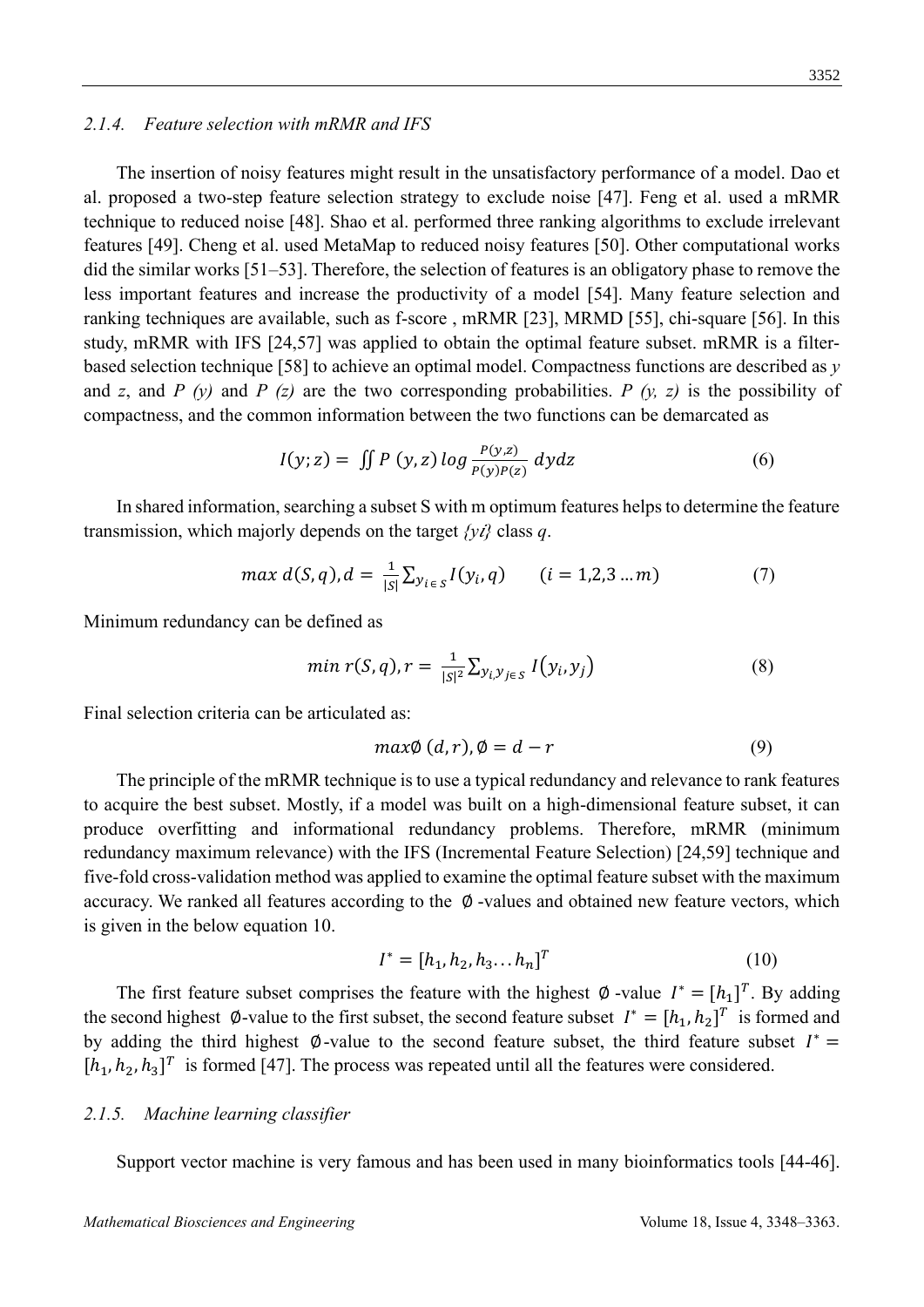It performs binary classification on data in supervised learning. We have used a free available package LibSVM version 3.21, which can be easily downloaded from https://www.csie.ntu.edu.tw/~cjlin/libsvm/ to train and test the model. We have used rbf kernel function due to its efficiency in non-linear classification. We have optimized cost and gamma parameters of RBF kernel function by using grid search with searching space  $[2<sup>-5</sup>,2<sup>5</sup>]$  for cost and  $[2^{-12}, 2^1]$  for gamma. Naïve Bayes classifier has been widely used in bioinformatics due to its simplicity and better performance [60]. It is a classification technique and totally depends on Bayes theorem. Ada boost classifier is also very famous and has been widely used in bioinformatics [61]. It is an ensemble technique and combines various classifiers to enhance the accuracy. The main idea of this is to set the classifiers weights and trained the data in each iteration. We implemented these classifiers in Weka (version 3.8.4) [62]. Random forest is a combined knowledge technique extensively applied in bioinformatics [63,64]. The underlying principle is to combine several weak classifiers. The outcome is attained by the voting process therefore, the outcome of the model has higher exactness and simplification. The model was constructed using a random forest algorithm [22] and the complete procedure is clearly described in [65]. Scikit - learn package (v - 0.22.1) [66,67] was used to execute the random forest classifiers. Firstly, we used randomized search CV and then grid search CV to tune hyperparameter. The best tuned parameters of the proposed model are given in Table 3.

#### *2.1.6. Evaluation metrics*

Matthews correlation coefficient (MCC), accuracy (Acc), sensitivity (Sn) and specificity (Sp) were used in this study to check the overall efficiency of the model defined as Equation 11.

$$
Sn = \frac{TP}{TP + FN}
$$
  
\n
$$
Sp = \frac{TN}{TN + FP}
$$
  
\n
$$
Acc = \frac{TP + TN}{TP + FP + TN + FN}
$$
  
\n
$$
MCC = \frac{TP \times TN - FP \times FN}{\sqrt{(TP + FN) \times (TN + FP) \times (TP + FP) \times (TN + FP)}}
$$

where *TP* represents the correctly identified 4mC sequences in benchmark data and *FP* signifies the 4mC sequences false-classified as non-4mC. Likewise, *TN* represents the correctly recognized non-4mC sequences in the data and *FN* signifies the non-4mC sequences, which were false-classified as 4mC. Consequently, the receiver operating characteristic (ROC) curve was used to illustrate the efficiency of the model graphically. The ROC curvature could assess the projecting ability of the proposed model on the whole assortment of resultant values. The area under the curve was premeditated to check the efficiency of the model. A good classifier gave  $AUC = I$ , and the arbitrary performance gave *AUC = 0.5*.

#### **3. Results and discussion**

#### *3.1. Composition analysis of sequences*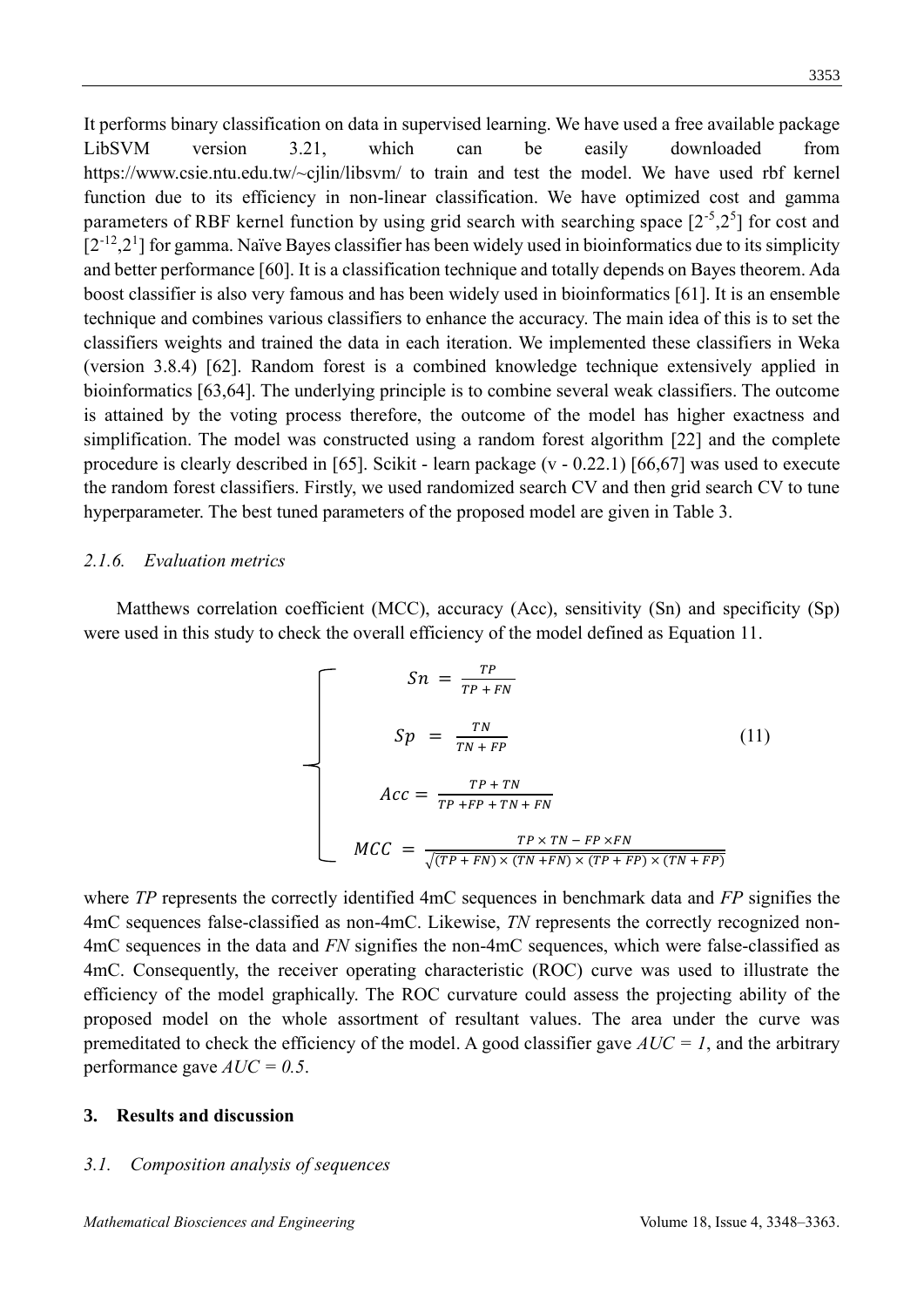The sequence pattern around the modification site is an operative stage to predict and interpret the genetic meanings of variations [68,69]. In this study, Two Sample Logo [70] (http://www.twosamplelogo.org/cgi-bin/tsl/tsl.cgi) was used to examine the distribution of nucleotides around 4mC. Figure 2 shows that nucleotide distribution among positive and negative sequences are different in regions flanking the nucleotide C. Both T and C nucleotides were individually abundant at the upstream and downstream of the positive sequences, whereas A and G were correspondingly enriched at the upstream and downstream of the negative samples. Some nucleotides tend to act continuously along the sequences.

For example, five sequential C nucleotides  $(6-10, 13-17, 35-39)$  were found in positive sequences, while three successive A nucleotides  $(1-3)$ ,  $(8-10)$  and six repeated A nucleotides  $(36-41)$ were observed in negative sequences. Figure 2 also shows that there was significant difference between 4mC samples and non-4mC samples (*t*-test, *P*-value < *0.05*). Above results suggested that the nucleotides distribution in different positions are helpful for the accurate classification of 4mC and non-4mC samples.



**Figure 2.** Compositional preferences of sequence between 4mC and non-4mC sites.

#### *3.2. Performance evaluation*

Based on sequence feature, we constructed a model to identify 4mC site. First, the training data were converted into feature vectors using feature descriptors (*k*-mer, composition of *k*-spaced nucleic acid pairs, enhanced nucleic acid composition, and feature fusion). Subsequently, the feature vectors of each encoding model were evaluated by random forest classifier using a five-fold CV test. mRMR with IFS method was used to pick out the best feature subset for the sake of better prediction accuracy. Figure 3 shows the IFS curve for searching optimal features. Table 2 recorded that performances of the three single-encoding models and the feature fusion model. The AUCs of single-encoding models (k-mer, CKSNAP, and ENAC) were 0.88, 0.80, and 0.79, respectively. The AUC of k-mer was around 1%–4% higher than those of the other encodings. Fusion feature-based model could produce the best results. In this optimal model, the Acc, MCC, Sn, Sp, and AUC were 79.91%, 0.598, 81.88%, 78.12% and 0.908, respectively. Figure 4 also shows the AUC of random forest based fusion model on training dataset and independent dataset by using five-fold cross validation. The best parameters were shown in Table 3.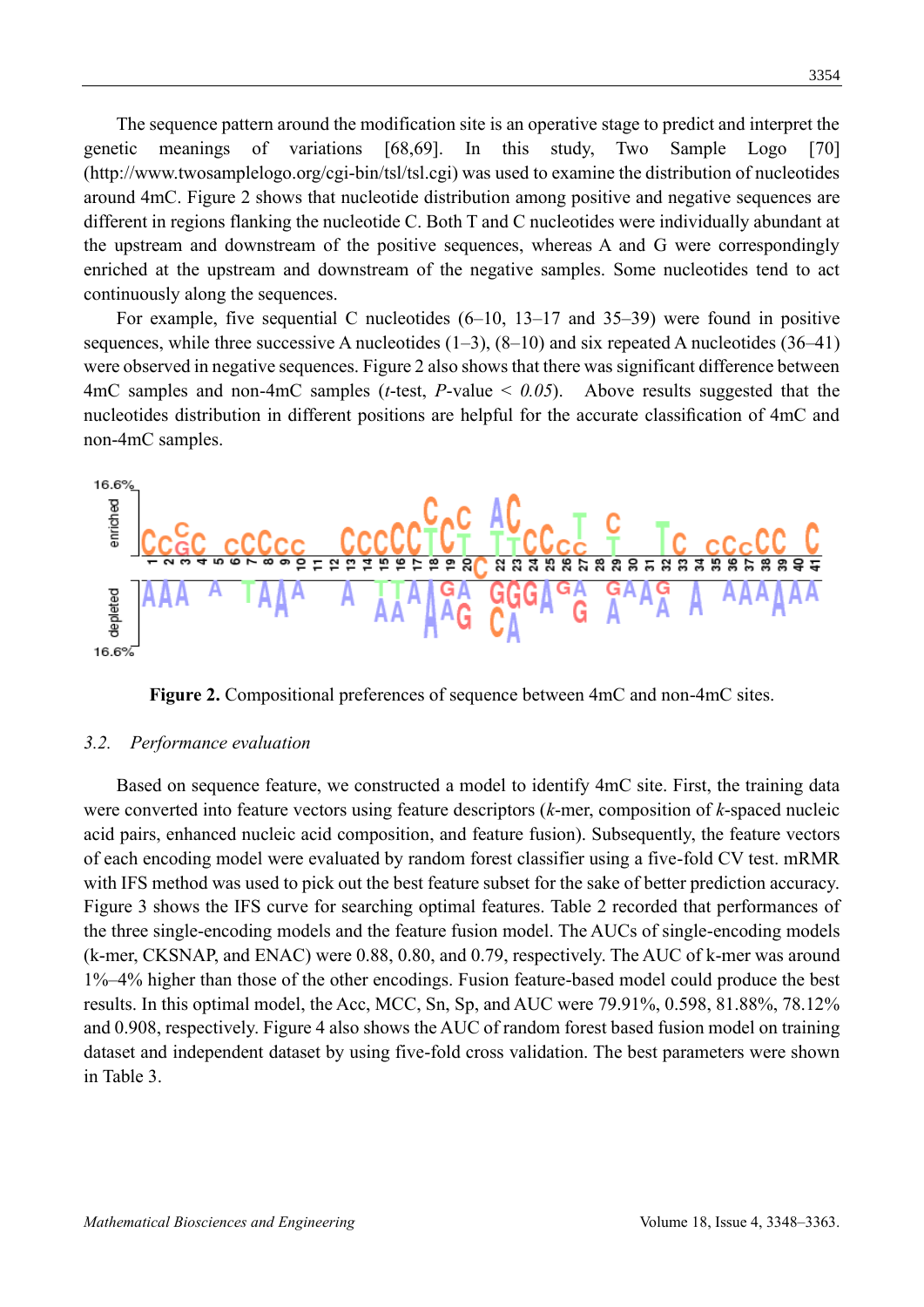

**Figure 3.** IFS curve of the optimal features.

| Method        | $\boldsymbol{k}$ | <b>FS</b>      | Dimension | Ac $(\% )$ | <b>MCC</b> | Sn(%) | Sp(%) | <b>AUC</b> |
|---------------|------------------|----------------|-----------|------------|------------|-------|-------|------------|
| <b>CKSNAP</b> | $\overline{2}$   | N <sub>o</sub> | 48        | 72.28      | 0.448      | 71.09 | 70.00 | 0.787      |
|               |                  | Yes            | 7         | 72.54      | 0.450      | 72.00 | 71.00 | 0.800      |
| <b>ENAC</b>   | 5                | N <sub>o</sub> | 148       | 70.02      | 0.418      | 75.00 | 68.82 | 0.77.6     |
|               |                  | Yes            | 13        | 70.98      | 0.425      | 77.00 | 67.00 | 0.790      |
| $k$ -mer      | 6                | N <sub>o</sub> | 5460      | 76.92      | 0.557      | 77.20 | 78.34 | 0.873      |
|               |                  | Yes            | 4088      | 75.66      | 0.539      | 76.80 | 77.34 | 0.863      |
|               |                  | Yes            | 2426      | 77.32      | 0.563      | 79.20 | 77.64 | 0.878      |
|               |                  | Yes            | 1221      | 78.12      | 0.568      | 80.20 | 78.14 | 0.883      |
|               |                  | Yes            | 100       | 78.57      | 0.571      | 80.77 | 77.18 | 0.887      |
| Fusion        |                  | No             | 5656      | 77.95      | 0.567      | 80.20 | 78.10 | 0.881      |
| model         |                  | Yes            | 4020      | 77.80      | 0.561      | 78.45 | 79.20 | 0.881      |
|               |                  | Yes            | 3105      | 78.30      | 0.581      | 80.25 | 79.10 | 0.893      |
|               |                  | Yes            | 2088      | 77.90      | 0.578      | 78.55 | 78.04 | 0.886      |
|               |                  | Yes            | 1023      | 79.54      | 0.596      | 81.32 | 78.40 | 0.903      |
|               |                  | <b>Yes</b>     | 120       | 79.91      | 0.598      | 81.69 | 78.12 | 0.908      |

**Table 2.** Performance on the basis of single encoding model using random forest.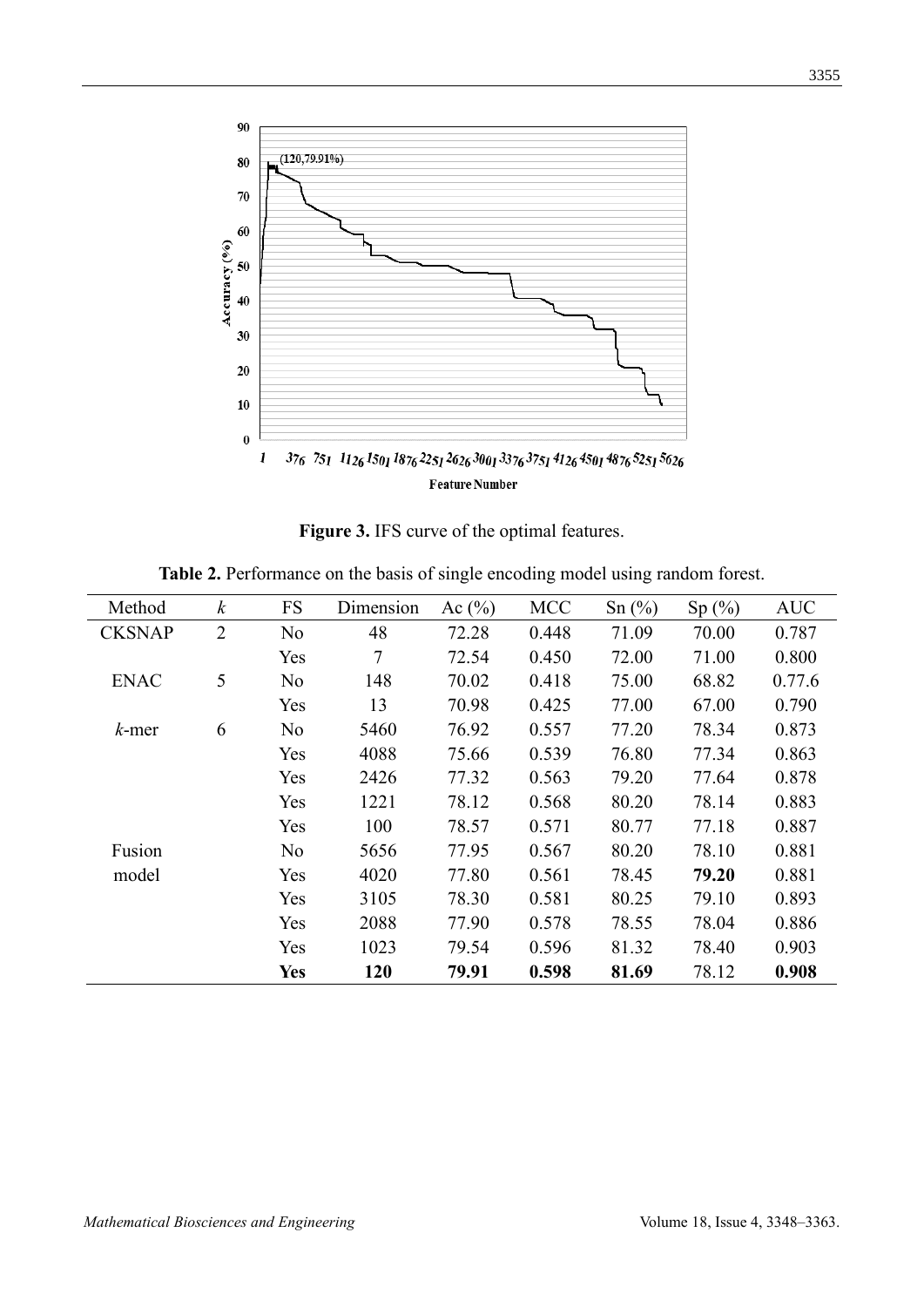

**Figure 4.** The ROC curve was evaluated on the training and independent dataset by a 5 fold cross validation test.

| <b>Best Parameters</b> |      |  |  |  |  |
|------------------------|------|--|--|--|--|
| 'Bootstrap'            | True |  |  |  |  |
| 'Max-depth'            | 30   |  |  |  |  |
| 'Max-features'         |      |  |  |  |  |
| 'Min-samples-leaf'     |      |  |  |  |  |
| 'Min-samples-split'    | 8    |  |  |  |  |
| 'n-estimators'         | 40   |  |  |  |  |

**Table 3.** Best parameters of the proposed model by 5-fold CV test.

#### *3.3. Performance evaluation of different ML algorithms*

*k*-mer, CKSNAP, ENAC and their fusion were inputted into three machine learning classifiers, namely Adaboost, SVM, and Naive Bayes algorithm, for comparing with random forest classifierbased models [71]. Cross-validation is a statistical analysis method and has been widely used in machine learning to train and test model. A five-fold CV test was used to elevate their corresponding machine learning constraints on individual encoding classifiers.In five-fold CV, the benchmark dataset was arbitrarily separated into five groups of about equal size. Each group was individualistically tested by the model which trained with the remaining four groups. Therefore, the five-fold CV method was performed five times, and the average of the results was the final result. Finally, an ideal model was achieved for each classifier. The results are shown in Table 4. We noticed that fused feature did produce high accuracy except Adaboost (69.57%). Then, comparison between feature fusion-based models with single-encoding based models indicates that the multiple information was effective to achieve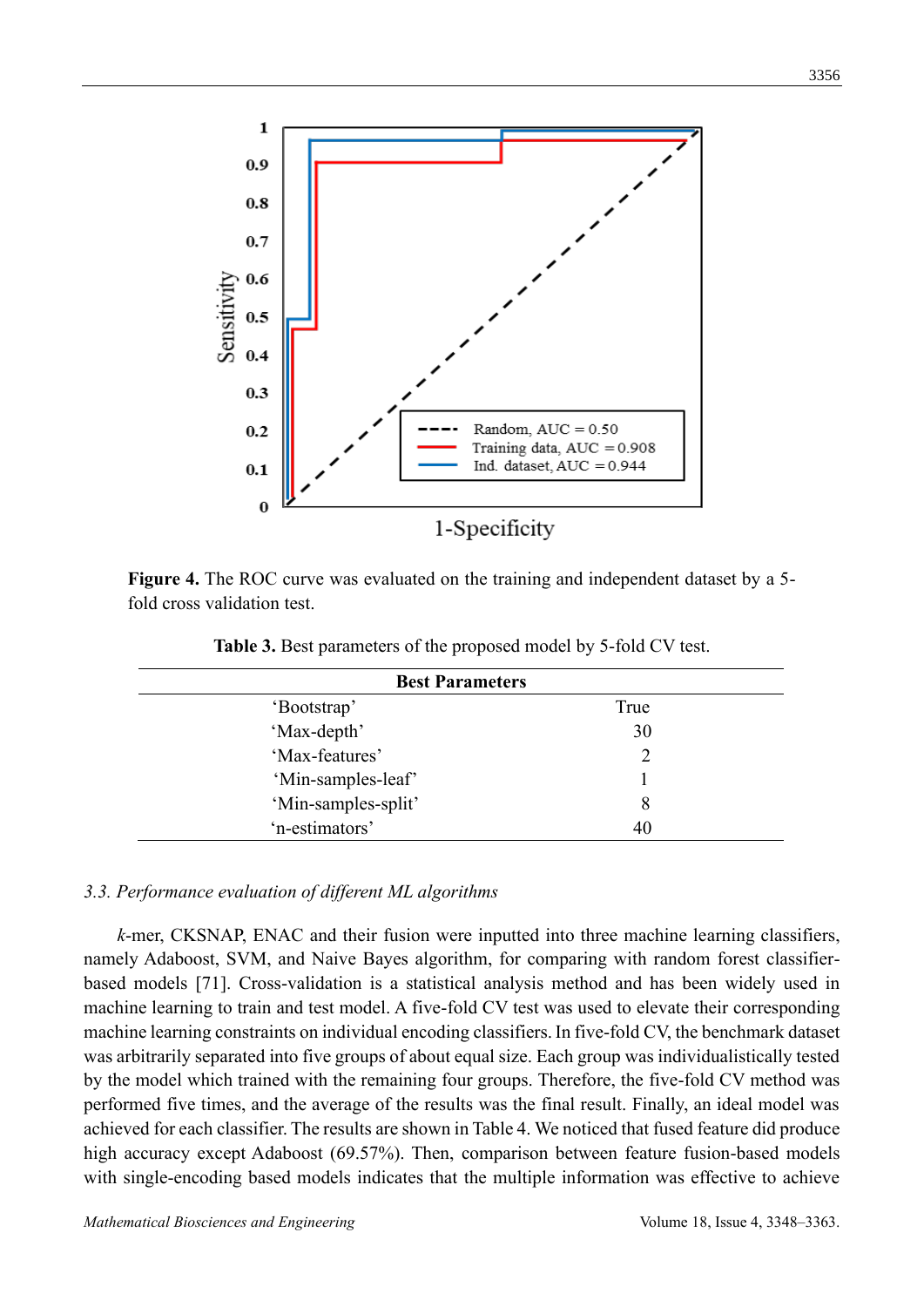better results. As shown in Figure 5, based on fused features, random forest model exhibits higher accuracy compare with other three machine learning models. Particularly, the AUC of the feature fusion model based on random forest classifier was 1%–10% higher than that of the other models, indicating that the random forest model was the best for 4mC identification.

| Classifier | Method        | Acc $(\% )$ | MCC     | Sn(%) | Sp(%) | <b>AUC</b> |
|------------|---------------|-------------|---------|-------|-------|------------|
| <b>RF</b>  | <b>CKSNAP</b> | 72.54       | 0.450   | 72.00 | 71.00 | 0.800      |
|            | <b>ENAC</b>   | 70.98       | 0.425   | 77.00 | 67.00 | 0.790      |
|            | $k$ -mer      | 78.57       | 0.571   | 80.00 | 77.00 | 0.880      |
|            | <b>Fusion</b> | 79.91       | 0.598   | 81.88 | 78.12 | 0.908      |
| AB         | <b>CKSNAP</b> | 69.03       | 0.381   | 69.00 | 69.00 | 0.746      |
|            | <b>ENAC</b>   | 67.02       | 0.342   | 72.40 | 65.40 | 0.736      |
|            | $k$ -mer      | 70.30       | 0.406   | 70.60 | 70.20 | 0.772      |
|            | Fusion        | 69.57       | 0.391   | 69.20 | 69.70 | 0.766      |
| <b>SVM</b> | <b>CKSNAP</b> | 66.75       | 0.335   | 65.50 | 67.20 | 0.668      |
|            | <b>ENAC</b>   | 49.93       | $-0.01$ | 59.90 | 49.90 | 0.499      |
|            | k-mer         | 76.74       | 0.536   | 73.60 | 78.50 | 0.767      |
|            | Fusion        | 77.56       | 0.571   | 77.25 | 77.10 | 0.862      |
| NB         | <b>CKSNAP</b> | 67.09       | 0.342   | 65.70 | 67.60 | 0.744      |
|            | <b>ENAC</b>   | 68.83       | 0.377   | 68.60 | 68.90 | 0.755      |
|            | $k$ -mer      | 77.61       | 0.554   | 81.80 | 75.50 | 0.854      |
|            | Fusion        | 78.75       | 0.576   | 81.60 | 77.20 | 0.863      |

**Table 4.** Performances of all the models using different machine learning approaches.



**Figure 5.** Matrix values of feature fusion models on four different ML algorithms. Performances were evaluated on the training dataset by 5-fold cross-validation test.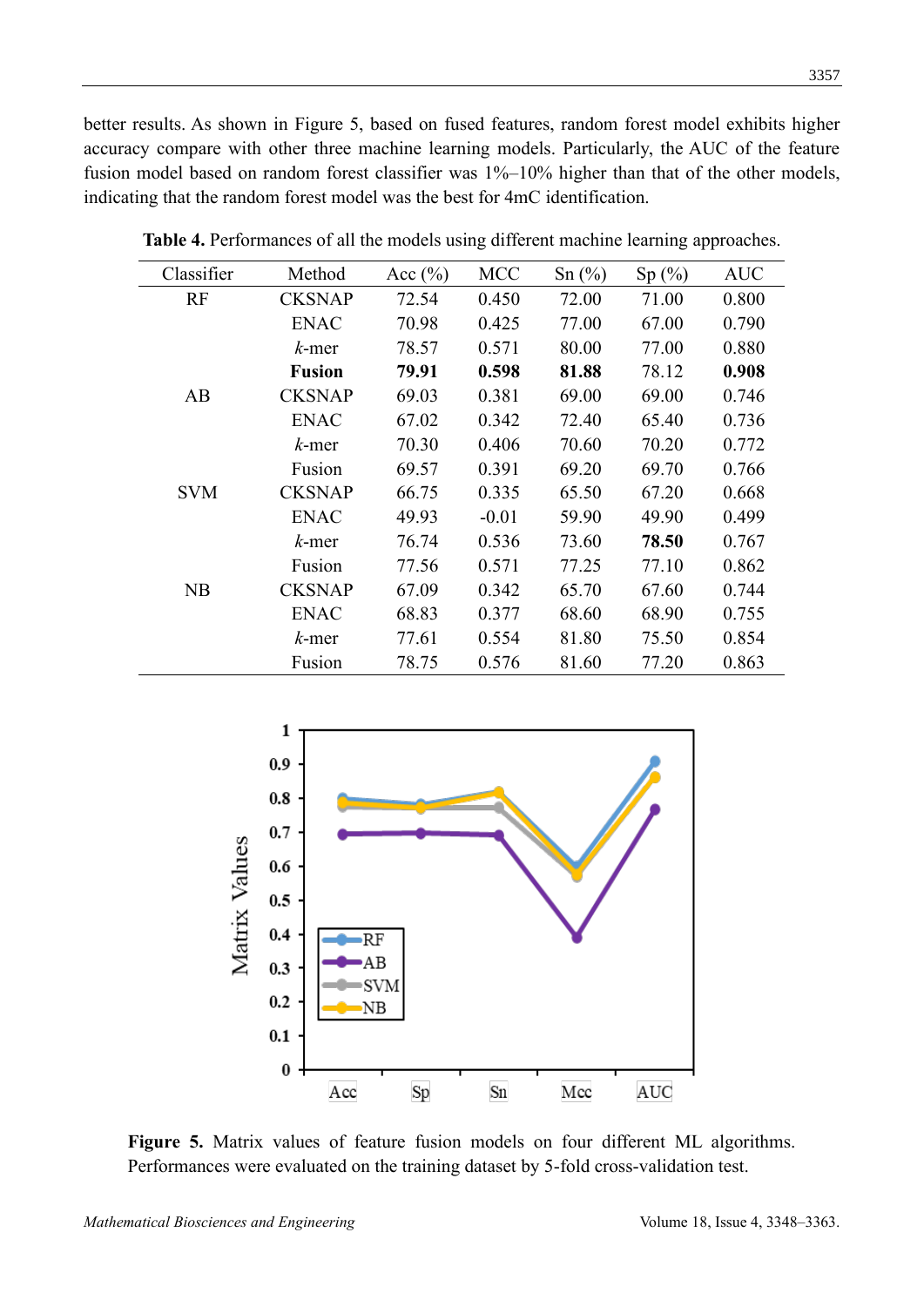### *3.4. Comparison with existing models on an independent dataset*

 Independent dataset test was used to examine and compare the anticipated model with already published models. Two existing models, i4mC-Mouse and 4mCpred-EL could provide 4mC identification in mouse. Therefore, the efficiency of the proposed model was assessed against that of the aforementioned two existed models on the same independent dataset (160 4mC, and 160 non-4mC), as shown in Table 5. The MCC, Sn, Sp, Acc, and AUC of the i4mC-Mouse were 0.633, 80.71%, 82.52%, 81.61%, and 0.920, respectively. The MCC, Sn, Sp, Acc, and AUC of the 4mCpred-EL were 0.584, 75.72%, 82.51%, 79.10% and 0.881, respectively. The Feature Fusion model could produce 0.711, 82.00%, 89.13%, 85.41%, and 0.944, respectively for MCC, Sn, Sp, Acc, and AUC. Obviously, our proposed model outpaced both existing models by 2.4% and 6.3% in AUC which is shown in Figure 6. The good performance of the proposed model was due to the use of different and accurate encoding schemes and the selection of suitable classifiers.

**Table 5.** Comparison between proposed model and existing methods.

| Method        | Acc $(\% )$ | MCC   | Sn(%) | Sp(%) | References      | AUC-  |
|---------------|-------------|-------|-------|-------|-----------------|-------|
| $4mC$ pred-EL | 79.10       | 0.584 | 75.72 | 82.51 | [19]            | 0.881 |
| i4mC-Mouse    | 81.61       | 0.633 | 80.71 | 82.52 | [20]            | 0.920 |
| model 4mc     | 85.41       | 0.711 | 82.00 | 89.13 | <b>Our Work</b> | 0.944 |



**Figure 6.** AUC of proposed model and two existing tools.

### **4. Conclusions**

4mC is a DNA modification with a series of significant genetic progressions such as regulation of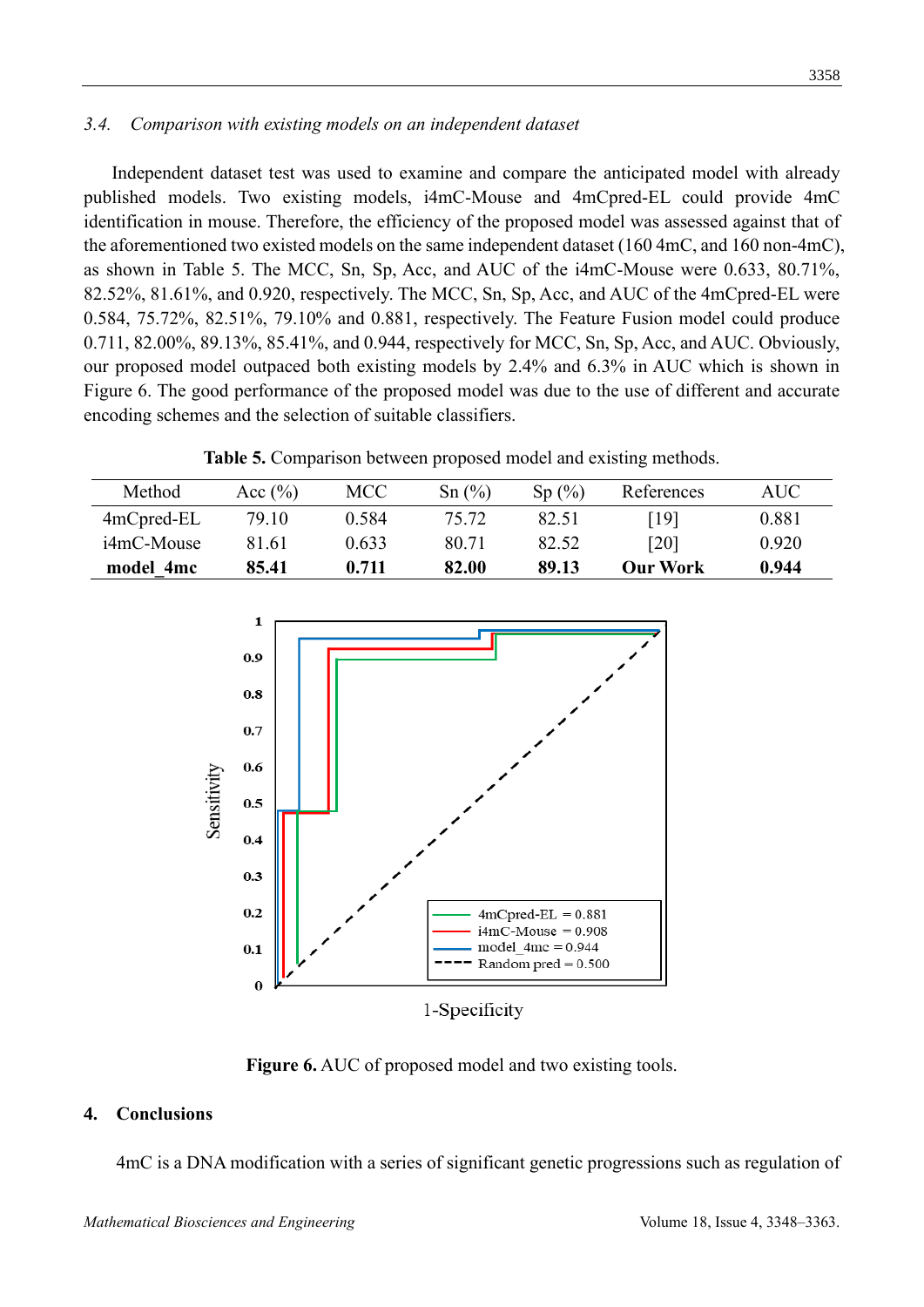3359

gene expression and cell differentiation. The identification of 4mC sites in the whole genome is vital for understanding their genetic roles. To date, numerous predictors have been established to classify 4mC sites in diverse species [14,17,18,72–74], but only two methods 4mCpred-EL [19] and i4mC-Mouse [20] exist for mice. In this study, an advanced ensemble model was established to identify 4mC sites in the mouse genome. In the proposed model, DNA sequences were encoded using *k*-mer, CKSNAP and ENAC. Then, these encoding-features were optimized by using mRMR with IFS. On the basis of the top feature subset, the finest 4mC sorting model was achieved by the random forest classifier using a five-fold CV test. The estimated outcomes on independent data showed that the proposed model provided outstanding generalization capability. Further studies will aim to create a user-friendly web server for the projected model. Also, additional feature selection methods and algorithms will be implemented to further improve the efficiency to classify 4mC sites.

### **Acknowledgments**

This work has been supported by the China Postdoctoral Science Foundation (2020M673188).

### **Conflict of interest**

The authors declare that there is no conflict of interest.

### **References**

- 1. D. Liu, G. Li, Y. Zuo, Function determinants of TET proteins: The arrangements of sequence motifs with specific codes, *Brief Bioinform.*, **20** (2019), 1826–1835.
- 2. A. Jeltsch, R. Z. Jurkowska, New concepts in DNA methylation, *Trends Biochem. Sci.*, **39** (2014), 310–318.
- 3. D. Schübeler, Function and information content of DNA methylation, *Nature*, **517** (2015), 321–326.
- 4. B. M. Davis, M. C. Chao, M. K. Waldor, Entering the era of bacterial epigenomics with single molecule real time DNA sequencing, *Curr. Opin. Microbiol.*, **16** (2013), 192–198.
- 5. T. P. Meakin, N. Pillay, S. Beck, 3-methylcytosine in cancer: an underappreciated methyl lesion? *Epigenomics*, **8** (2016), 451–454.
- 6. K. D. Robertson, DNA methylation and human disease, *Nat. Rev. Genet.*, **6** (2005 ), 597–610.
- 7. M. M. Suzuki, A. Bird, DNA methylation landscapes: provocative insights from epigenomics, *Nat. Rev. Genet.*, **9** (2008), 465–476.
- 8. H. P. Schweizer, Bacterial genetics: Past achievements, present state of the field, and future challenges, *Biotechniques*, **44** (2008), 633–641.
- 9. L. M. Iyer, S. Abhiman, L. Aravind, Natural history of eukaryotic DNA methylation systems, *Prog. Mol. Biol. Transl. Sci.*, **101** (2011), 25–104.
- 10. W. He, C. Jia, Q. Zou, 4mCPred: Machine learning methods for DNA N4-methylcytosine sites prediction, *Bioinformatics*, **35** (2019), 593–601.
- 11. B. A. Flusberg, D. R. Webster, J. H. Lee, K. J. Travers, E. C. Olivares, T. A. Clark, et al., Direct detection of DNA methylation during single-molecule, real-time sequencing, *Nat. Methods*, **7** (2010), 461–465.
- 12. R. Doherty, C. Couldrey, Exploring genome wide bisulfite sequencing for DNA methylation analysis in livestock: a technical assessment, *Front. Genet.*, **5** (2014), 126.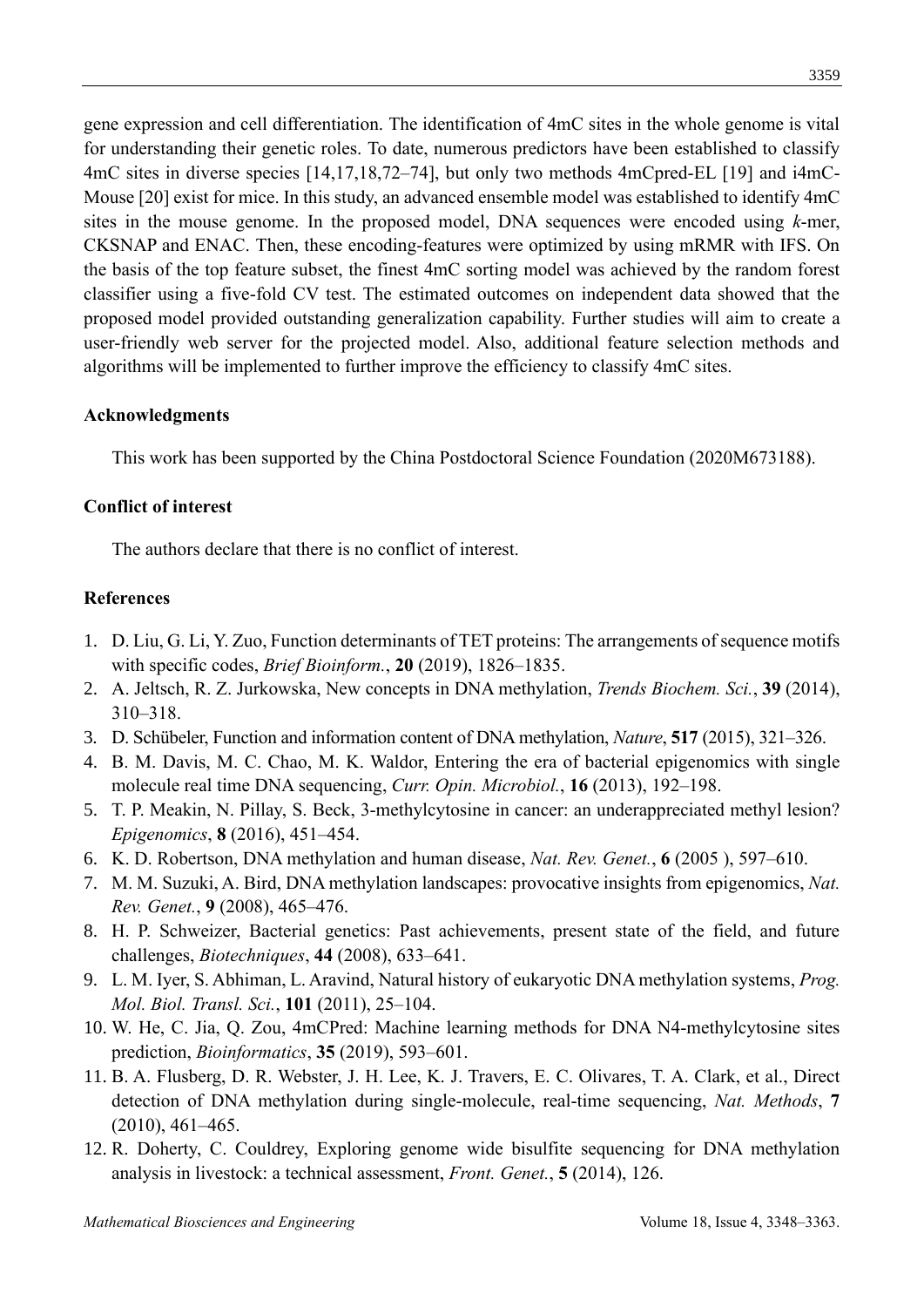- 13. J. Boch, U. Bonas, Xanthomonas AvrBs3 family-type III effectors: discovery and function, *Annu. Rev. Phytopathol.*, **48** (2010), 419–436.
- 14. W. Chen, H. Yang, P. Feng, H. Ding, H. Lin, iDNA4mC: identifying DNA N4-methylcytosine sites based on nucleotide chemical properties, *Bioinformatics,* **33** (2017), 3518–3523.
- 15. L. Wei, R. Su, S. Luan, Z. Liao, B. Manavalan, Q. Zou, et al., Iterative feature representations improve N4-methylcytosine site prediction, *Bioinformatics*, **35** (2019), 4930–4937.
- 16. Z. Lv, D. Wang, H. Ding, B. Zhong, L. Xu, Escherichia coli DNA N-4-methycytosine site prediction accuracy improved by light gradient boosting machine feature selection technology, *IEEE Access*, **8** (2020), 14851–14859.
- 17. Q. Tang, J. Kang, J. Yuan, H. Tang, X. Li, H. Lin, et al., DNA4mC-LIP: A linear integration method to identify N4-methylcytosine site in multiple species, *Bioinformatics*, **36** (2020), 3327–3335.
- 18. B. Manavalan, S. Basith, T. H. Shin, L. Wei, G. Lee, Meta-4mCpred: A sequence-based metapredictor for accurate DNA 4mC site prediction using effective feature representation, *Mol. Ther. Nucleic Acids*, **16** (2019), 733–744.
- 19. B. Manavalan, S. Basith, T. H. Shin, D. Y. Lee, L. Wei, G. Lee, 4mCpred-EL: An ensemble learning framework for identification of DNA N4-methylcytosine sites in the mouse genome, *Cells*, **8** (2019), 1332.
- 20. M. M. Hasan, B. Manavalan, W. Shoombuatong, M. S. Khatun, H. Kurata, i4mC-Mouse: Improved identification of DNA N4-methylcytosine sites in the mouse genome using multiple encoding schemes, *Comput. Struct. Biotechnol. J.*, **18** (2020), 906–912.
- 21. P. Ye, Y. Luan, K. Chen, Y. Liu, C. Xiao, Z. Xie, MethSMRT: An integrative database for DNA N6-methyladenine and N4-methylcytosine generated by single-molecular real-time sequencing, *Nucleic Acids Res.*, (2016), DOI: 10.1093/nar/gkw950.
- 22. A. Liaw, M. Wiener, Classification and regression by random forest, *R. News*, **2** (2002), 18–22.
- 23. N. D. Jay, S. P. Cavanagh, C. Olsen, N. E. Hachem, G. Bontempi, B. H. Kains, mRMRe: An R package for parallelized mRMR ensemble feature selection, *Bioinformatics*, **29** (2013), 2365–2368.
- 24. W. Yang, X. J. Zhu, J. Huang, H. Ding, H. Lin, A brief survey of machine learning methods in protein sub-golgi localization, *Curr. Bioinform.*, **14** (2019), 234–240.
- 25. K. Liu, W. Chen, iMRM: A platform for simultaneously identifying multiple kinds of RNA modifications, *Bioinformatics*, **36** (2020), 3336–3342.
- 26. L. Fu, B. Niu, Z. Zhu, S. Wu, W. Li, CD-HIT: Accelerated for clustering the next-generation sequencing data, *Bioinformatics*, **28** (2012), 3150.
- 27. B. Liu, X. Gao, H. Zhang, BioSeq-Analysis2.0: An updated platform for analyzing DNA, RNA, and protein sequences at sequence level and residue level based on machine learning approaches, *Nucleic Acids Res.*, **47** (2019), e127.
- 28. Y. J. Tang, Y. H. Pang, B. Liu, IDP-Seq2Seq: Identification of intrinsically disordered Regions based on sequence to sequence learning, *Bioinformaitcs*, (2020), DOI: 10.1093/bioinformatics/btaa667.
- 29. N. Schaduangrat, C. Nantasenamat, V. Prachayasittikul, W. Shoombuatong, ACPred: A computational tool for the prediction and analysis of anticancer peptides, *Molecules*, **24** (2019), 1973.
- 30. P. Charoenkwan, J. Yana, N. Schaduangrat, C. Nantasenamat, M. M. Hasan, W. Shoombuatong, iBitter-SCM: Identification and characterization of bitter peptides using a scoring card method with propensity scores of dipeptides, *Genomics*, **112** (2020), 2813–2822.
- 31. P. Charoenkwan, C. Nantasenamat, M. M. Hasan, W. Shoombuatong, iTTCA-Hybrid: Improved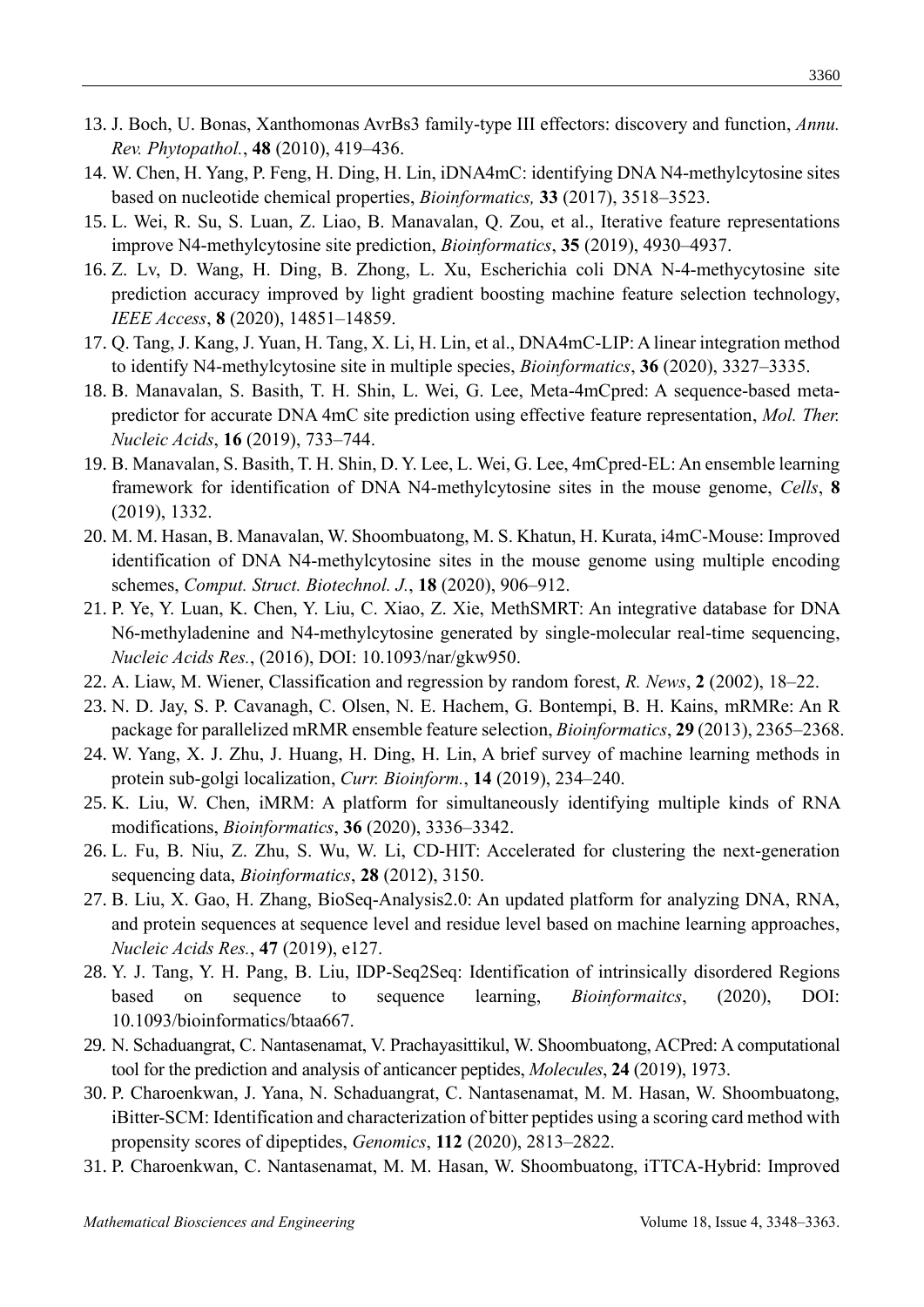and robust identification of tumor T cell antigens by utilizing hybrid feature representation, *Anal. Biochem.*, **599** (2020), 113747.

- 32. N. Schaduangrat, C. Nantasenamat, V. Prachayasittikul, W. Shoombuatong, Meta-iAVP: A sequence-based meta-predictor for improving the prediction of antiviral peptides using effective feature representation, *Int. J. Mol. Sci.*, **20** (2019), 5743.
- 33. P. Charoenkwan, C. Nantasenamat, M. M. Hasan, W. Shoombuatong, Meta-iPVP: A sequencebased meta-predictor for improving the prediction of phage virion proteins using effective feature representation, *J. Comput. Aided Mol. Des.*, **34** (2020), 1105–1116.
- 34. V. Laengsri, C. Nantasenamat, N. Schaduangrat, P. Nuchnoi, V. Prachayasittikul, W. Shoombuatong, TargetAntiAngio: A sequence-based tool for the prediction and analysis of antiangiogenic peptides, *Int. J. Mol. Sci.*, **20** (2019), 2950.
- 35. Y. Zuo, Y. Li, Y. Chen, G. Li, Z. Yan, L. Yang, PseKRAAC: A flexible web server for generating pseudo k-tuple reduced amino acids composition, *Bioinformatics.*, **33** (2017), 122–124.
- 36. D. Zhang, H. D. Chen, H. Zulfiqar, S. S. Yuan, Q. L. Huang, Z. Y. Zhang, et al., iBLP: An xgboostbased predictor for identifying bioluminescent proteins, *Comput. Math. Methods Med.*, **2021** (2021), 15.
- 37. Z. Y. Zhang, Y. H. Yang, H. Ding, D. Wang, W. Chen, H. Lin, Design powerful predictor for mRNA subcellular location prediction in homo sapiens, *Brief Bioinform.*, **22** (2020), 526–535.
- 38. F. Y. Dao, H. Lv, Y. H. Yang, H. Zulfiqar, H. Gao, H. Lin, Computational identification of N6 methyladenosine sites in multiple tissues of mammals, *Comput. Struct. Biotechnol. J.*, **18** (2020), 1084–1091.
- 39. H. Yang, W. Yang, F. Y. Dao, H. Lv, H. Ding, W. Chen, et al., A comparison and assessment of computational method for identifying recombination hotspots in Saccharomyces cerevisiae, *Brief Bioinform.*, **21** (2020), 1568–1580.
- 40. L. J. Dou, X. Li, H. Ding, L. Xu, H. Xiang, Is there any sequence feature in the RNA pseudouridine modification prediction problem? *Mol. Ther. Nucleic Acids.*, **19** (2020), 293–303.
- 41. H. Wei, B. Liu, iCircDA-MF: Identification of circRNA-disease associations based on matrix factorization, *Brief Bioinform.*, **21** (2020), 1356–1367.
- 42. L. Zheng, D. Liu, W. Yang, L. Yang, Y. Zuo, RaacLogo: a new sequence logo generator by using reduced amino acid clusters, *Brief Bioinform.*, (2020), DOI: 10.1093/bib/bbaa096.
- 43. H. Lv, F. Y. Dao, H. Zulfiqar, W. Su, H. Ding, L. Liu, et al., A sequence-based deep learning approach to predict CTCF-mediated chromatin loop, *Brief Bioinform.*, (2021), DOI: 10.1093/bib/bbab031.
- 44. F. Y. Dao, H. Lv, H. Zulfiqar, H. Yang, W. Su, H. Gao, et al., A computational platform to identify origins of replication sites in eukaryotes, *Brief Bioinform.*, **22** (2020), 1940–1950.
- 45. B. Liu, BioSeq-Analysis: A platform for DNA, RNA, and protein sequence analysis based on machine learning approaches, *Brief Bioinform.*, **20** (2019), 1280–1294.
- 46. L. Zheng, S. Huang, N. Mu, H. Zhang, J. Zhang, Y. Chang, et al., RAACBook: A web server of reduced amino acid alphabet for sequence-dependent inference by using Chou's five-step rule, *Database-Oxford*., **2019** (2019), baz131.
- 47. F. Y. Dao, H. Lv, F. Wang, C. Q. Feng, H. Ding, W. Chen, et al., Identify origin of replication in saccharomyces cerevisiae using two-step feature selection technique, *Bioinformatics*, **35** (2019), 2075–2083.
- 48. C. Q. Feng, Z. Y. Zhang, X. J. Zhu, Y. Lin, W. Chen, H. Tang, et al., iTerm-PseKNC: Asequence-based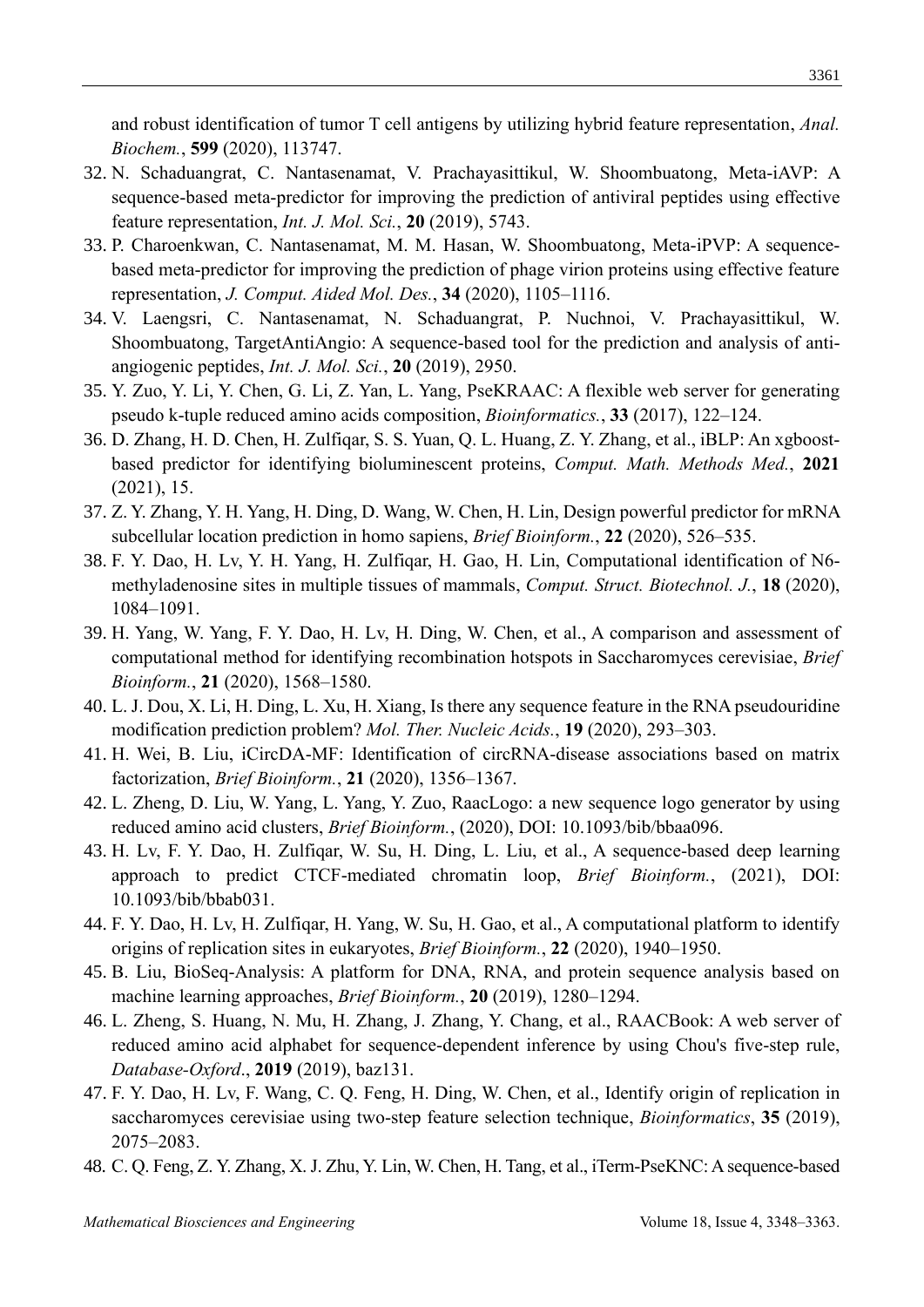tool for predicting bacterial transcriptional terminators, *Bioinformatics*, **35** (2019), 1469–1477.

- 49. J. Shao, K. Yan, B. Liu, FoldRec-C2C: protein fold recognition by combining cluster-to-cluster model and protein similarity network, *Brief Bioinform.*, (2020), DOI: 10.1093/bib/bbaa144.
- 50. L. Cheng, Computational and biological methods for gene therapy, *Curr. Gene Ther.*, **19** (2019), 210–210.
- 51. L. Cheng, H. Zhao, P. Wang, W. Zhou, M. Luo, T. Li, et al., Computational methods for identifying similar diseases, *Mol. Ther. Nucleic Acids.*, **18** (2019), 590–604.
- 52. L. Cheng, C. Qi, H. Zhuang, T. Fu, X. Zhang, gutMDisorder: A comprehensive database for dysbiosis of the gut microbiota in disorders and interventions, *Nucleic Acids Res.*, **48** (2020), D554–D560.
- 53. H. Zulfiqar, M. S. Masoud, H. Yang, S. G. Han, C. Y. Wu, H. Lin, Screening of prospective plant compounds as H1R and CL1R inhibitors and its antiallergic efficacy through molecular docking approach, *Comput. Math. Methods Med.*, **2021** (2021), 9.
- 54. X. J. Zhu, C. Q. Feng, H. Y. Lai, W. Chen, L. Hao, Predicting protein structural classes for lowsimilarity sequences by evaluating different features, *Knowl. Based Syst.*, **163** (2019), 787–793.
- 55. Q. Zou, J. Zeng, L. Cao, R. Ji, A novel features ranking metric with application to scalable visual and bioinformatics data classification, *Neurocomputing*, **173** (2016), 346–354.
- 56. N. Rachburee, W. Punlumjeak, A comparison of feature selection approach between greedy, igratio, chi-square, and mRMR in educational mining, in 2015 *7th International Conference on Information Technology and Electrical Engineering (ICITEE)*, IEEE, (2015), 420–424.
- 57. Z. M. Zhang, J. S. Wang, H. Zulfiqar, H. Lv, F. Y. Dao, H. Lin, Early diagnosis of pancreatic ductal adenocarcinoma by combining relative expression orderings with machine learning method, *Front. Cell Dev. Biol.*, **8** (2020), 1076.
- 58. H. Peng, F. Long, C. Ding, Feature selection based on mutual information criteria of maxdependency, max-relevance, and min-redundancy, *IEEE Trans. Pattern Anal. Mach. Intell.*, **27** (2005), 1226–1238.
- 59. J. X. Tan, S. H. Li, Z. M. Zhang, C. X. Chen, W. Chen, H. Tang, et al., Identification of hormone binding proteins based on machine learning methods, *Math. Biosci. Eng.*, **16** (2019), 2466–2480.
- 60. H. Lv, Z. M. Zhang, S. H. Li, J. X. Tan, W. Chen, H. Lin, Evaluation of different computational methods on 5-methylcytosine sites identification, *Brief Bioinform.*, **21** (2020), 982–995.
- 61. X. Li, L. Wang, E. Sung, AdaBoost with svm-based component classifiers, *Eng. Appl. Artif. Intell.*, **21** (2008), 785–795.
- 62. E. Frank, M. Hall, L. Trigg, G. Holmes, I. H. Witten, Data mining in bioinformatics using weka, *Bioinformatics.*, **20** (2004), 2479–2481.
- 63. X. Ru, L. Li, Q. Zou, Incorporating distance-based top-n-gram and random forest to identify electron transport proteins, *J. Proteom. Res.*, **18** (2019), 2931–2939.
- 64. Z. Lv, J. Zhang, H. Ding, Q. Zou, RF-PseU: A random forest predictor for RNA pseudouridine sites, *Front. Bioeng. Biotechnol.*, **8** (2020), 134.
- 65. L. Breiman, Random forests, *Mach Learn.,* **45** (2001), 5–32.
- 66. A. Abraham, F. Pedregosa, M. Eickenberg, P. Gervais, A. Mueller, J. Kossaifi, et al., Machine learning for neuroimaging with scikit-learn, *Front. Neuroinform.*, **8** (2014),14.
- 67. P. Liang, W. Yang, X. Chen, C. Long, L. Zheng, H. Li, et al., Machine learning of single-cell transcriptome highly identifies mRNA signature by comparing f-score selection with DGE analysis, *Mol. Ther. Nucleic Acids.*, **20** (2020), 155–163.